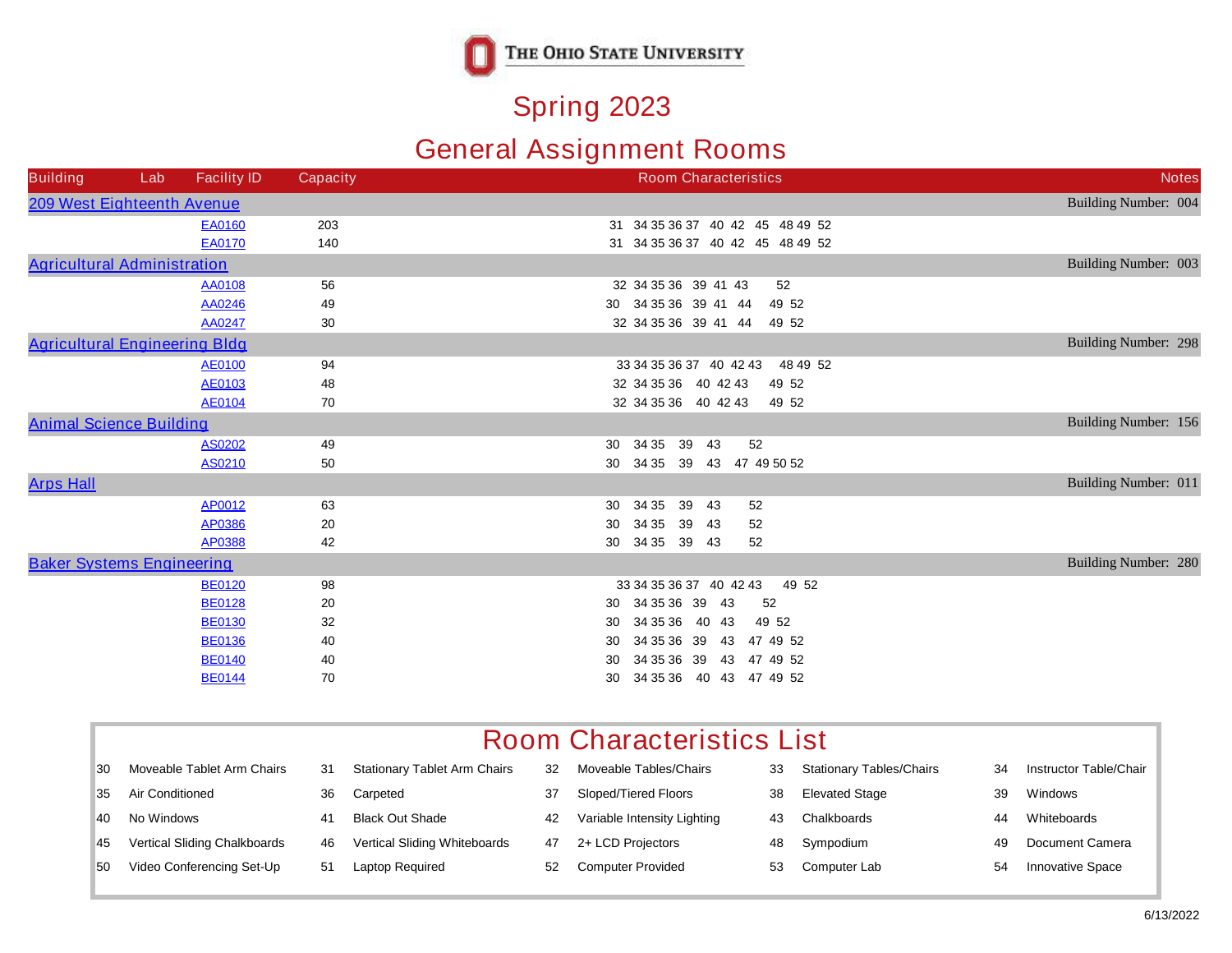| <b>Building</b>                     | Lab | <b>Facility ID</b> | <b>Capacity</b> | <b>Room Characteristics</b>      | <b>Notes</b>         |
|-------------------------------------|-----|--------------------|-----------------|----------------------------------|----------------------|
|                                     |     | <b>BE0148</b>      | 38              | 32 34 35 36<br>43<br>${\bf 52}$  |                      |
|                                     |     | <b>BE0180</b>      | 49              | 30 34 35 36 40 43<br>49 52       |                      |
|                                     |     | <b>BE0184</b>      | $30\,$          | 34 35 36 40 43<br>49 52<br>30    |                      |
|                                     |     | <b>BE0188</b>      | 56              | 34 35 36 40 43<br>47 49 52<br>30 |                      |
|                                     |     | <b>BE0198</b>      | 49              | 34 35 36 40 43<br>49 52<br>30    |                      |
|                                     |     | <b>BE0260</b>      | 30              | 34 35 39 43<br>52<br>30          |                      |
|                                     |     | <b>BE0272</b>      | ${\bf 20}$      | 30 34 35 39 43<br>52             |                      |
| <b>Computer Lab</b>                 |     | <b>BE0285</b>      | 48              | 33 34 35 36 40 44<br>49 52 53    | <b>Computer Lab</b>  |
|                                     |     | <b>BE0394</b>      | $30\,$          | 32 34 35 39 43<br>52             |                      |
| <b>Biological Sciences Building</b> |     |                    |                 |                                  | Building Number: 276 |
|                                     |     | <b>BI0668</b>      | 38              | 30 34 35 39 43<br>49 52          |                      |
|                                     |     | <b>BI0676</b>      | 35              | 34 35 39 43<br>30<br>49 52       |                      |
| <b>Bolz Hall</b>                    |     |                    |                 |                                  | Building Number: 146 |
|                                     |     | <b>BO0116</b>      | 36              | 34 35 36 39<br>43<br>52<br>30    |                      |
|                                     |     | <b>BO0118</b>      | 45              | 30 34 35 36 39<br>52<br>43       |                      |
|                                     |     | <b>BO0120</b>      | 25              | 34 35 36 39<br>52<br>30<br>43    |                      |
|                                     |     | <b>BO0124</b>      | 35              | 30 34 35 36 39<br>52<br>43       |                      |
|                                     |     | <b>BO0128</b>      | 25              | 30 34 35 36 39<br>52<br>43       |                      |
|                                     |     | <b>BO0311</b>      | 34              | 32 34 35 36 39<br>-43<br>52      |                      |
|                                     |     | <b>BO0313</b>      | 34              | 32 34 35 36 39<br>52<br>43       |                      |
|                                     |     | <b>BO0314</b>      | 36              | 32 34 35 36 39<br>52<br>43       |                      |
|                                     |     | <b>BO0316</b>      | 34              | 32 34 35 36 39<br>52<br>43       |                      |
|                                     |     | <b>BO0317</b>      | 34              | 32 34 35 36 39<br>49 52<br>43    |                      |
|                                     |     | <b>BO0318</b>      | 34              | 32 34 35 36 39 43<br>52          |                      |
| <b>Caldwell Laboratory</b>          |     |                    |                 |                                  | Building Number: 026 |
|                                     |     | <b>CL0102</b>      | 21              | 34 35<br>39 43<br>52<br>30       |                      |
|                                     |     | <b>CL0109</b>      | 26              | 34 35<br>39 43<br>30<br>52       |                      |
|                                     |     | <b>CL0115</b>      | 26              | 34 35<br>39 43<br>52<br>30       |                      |
|                                     |     | <b>CL0119</b>      | 16              | 39 43<br>30 34 35<br>52          |                      |
|                                     |     | <b>CL0120</b>      | 64              | 32 34 35<br>39 43<br>52          |                      |
|                                     |     | <b>CL0133</b>      | 38              | 34 35<br>39 43<br>52<br>30       |                      |
|                                     |     | <b>CL0135</b>      | 27              | 34 35<br>40 43<br>52<br>30       |                      |
|                                     |     | <b>CL0137</b>      | 38              | 34 35<br>40 43<br>52<br>30       |                      |

| 30 | <b>Moveable Tablet Arm Chairs</b>   | 31 | <b>Stationary Tablet Arm Chairs</b> | 32 | <b>Moveable Tables/Chairs</b> | 33 | <b>Stationary Tables/Chairs</b> | 34 | <b>Instructor Table/Chair</b> |
|----|-------------------------------------|----|-------------------------------------|----|-------------------------------|----|---------------------------------|----|-------------------------------|
| 35 | <b>Air Conditioned</b>              | 36 | Carpeted                            | 37 | <b>Sloped/Tiered Floors</b>   | 38 | <b>Elevated Stage</b>           | 39 | <b>Windows</b>                |
| 40 | No Windows                          | 41 | <b>Black Out Shade</b>              | 42 | Variable Intensity Lighting   | 43 | <b>Chalkboards</b>              | 44 | Whiteboards                   |
| 45 | <b>Vertical Sliding Chalkboards</b> | 46 | <b>Vertical Sliding Whiteboards</b> | 47 | 2+ LCD Projectors             | 48 | Sympodium                       | 49 | <b>Document Camera</b>        |
| 50 | <b>Video Conferencing Set-Up</b>    | 51 | Laptop Required                     | 52 | <b>Computer Provided</b>      | 53 | <b>Computer Lab</b>             | 54 | <b>Innovative Space</b>       |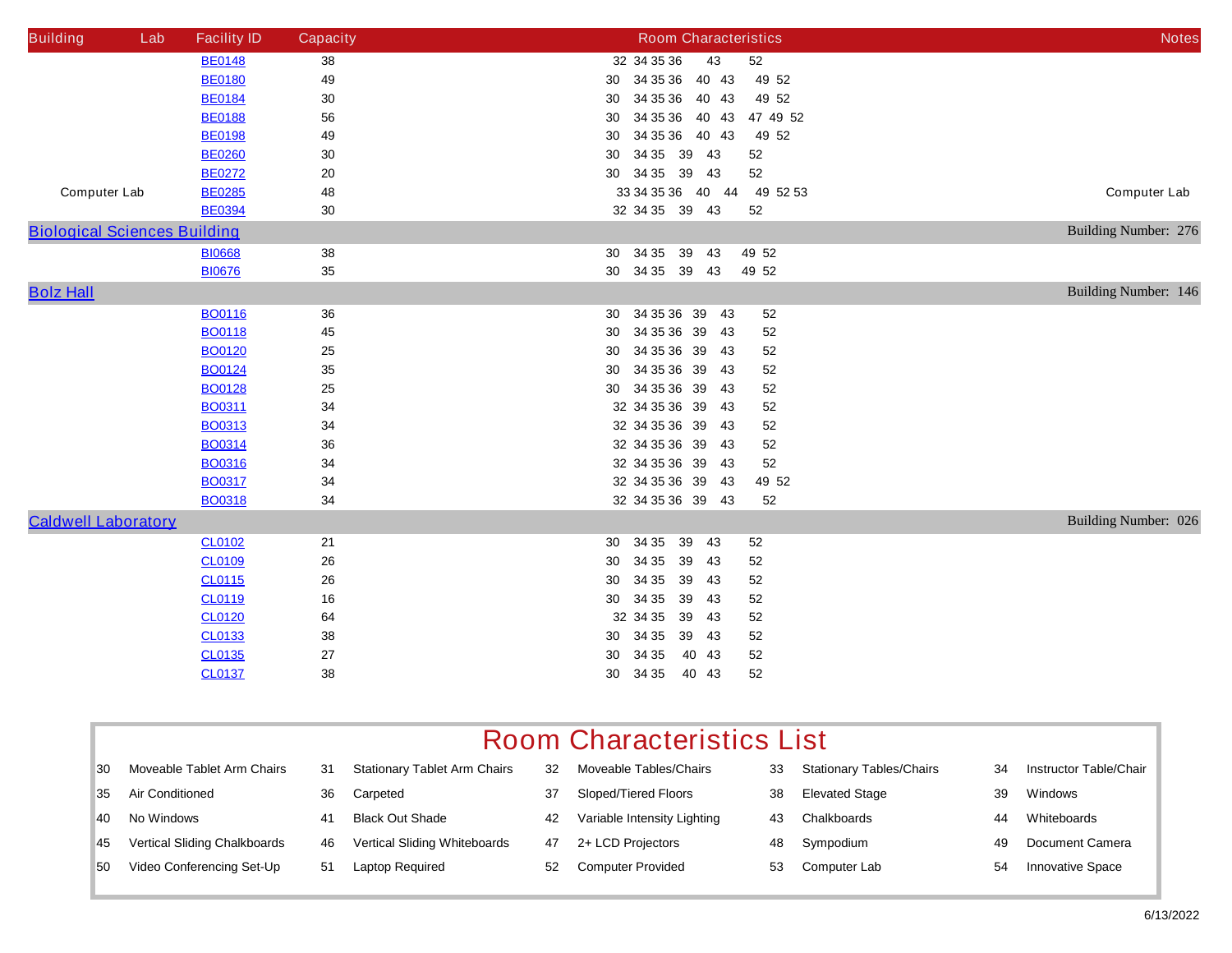| <b>Building</b>     | Lab | <b>Facility ID</b>                            | <b>Capacity</b> | <b>Room Characteristics</b>         | <b>Notes</b>         |
|---------------------|-----|-----------------------------------------------|-----------------|-------------------------------------|----------------------|
|                     |     | <b>CL0171</b>                                 | 34              | 30 34 35 39 43<br>52                |                      |
|                     |     | <b>CL0177</b>                                 | 41              | 30 34 35 39 43<br>52                |                      |
|                     |     | <b>CL0220</b>                                 | 40              | 32 34 35 36 39 43<br>52             |                      |
|                     |     | <b>CL0277</b>                                 | 30              | 32 34 35 36 39 43<br>52             |                      |
|                     |     | <b>Chem &amp; Biomolecular Eng &amp; Chem</b> |                 |                                     | Building Number: 248 |
|                     |     | <b>CB0130</b>                                 | 117             | 33 34 35 36 37 40 42 45 48 49 52    |                      |
| <b>Cockins Hall</b> |     |                                               |                 |                                     | Building Number: 063 |
|                     |     | <b>CH0218</b>                                 | 47              | 30 34 35<br>39 43<br>49 52          |                      |
|                     |     | <b>CH0228</b>                                 | 24              | 32 34 35<br>39 43<br>52             |                      |
|                     |     | <b>CH0232</b>                                 | 40              | 32 34 35 39 43<br>52                |                      |
|                     |     | <b>CH0240</b>                                 | 70              | 31 34 35 37 39<br>52                |                      |
|                     |     | <b>CH0312</b>                                 | 49              | 30 34 35 39 43<br>49 52             |                      |
| <b>Cunz Hall</b>    |     |                                               |                 |                                     | Building Number: 293 |
|                     |     | <b>CZ0140</b>                                 | 62              | 32 34 35 36<br>40<br>44 47 48 49 52 |                      |
|                     |     | <b>CZ0150</b>                                 | 80              | 32 34 35 36 39 44 47 48 49 52       |                      |
|                     |     | <b>CZ0160</b>                                 | 42              | 32 34 35 36 40<br>48 52<br>44       |                      |
|                     |     | <b>CZ0180</b>                                 | 30              | 32 34 35 36 40 44 47 48 49 52       |                      |
| <b>Denney Hall</b>  |     |                                               |                 |                                     | Building Number: 030 |
|                     |     | <b>DE0202</b>                                 | 24              | 30 34 35 36 39 43<br>52             |                      |
|                     |     | <b>DE0206</b>                                 | 40              | 30 34 35 36 39 43<br>52             |                      |
|                     |     | <b>DE0207</b>                                 | 24              | 32 34 35 36 39 43<br>52             |                      |
|                     |     | <b>DE0209</b>                                 | 24              | 30 34 35 36 39 43<br>52             |                      |
|                     |     | <b>DE0213</b>                                 | 24              | 52<br>32 34 35 36 39 43             |                      |
|                     |     | <b>DE0214</b>                                 | 50              | 30 34 35 36 39 43<br>49 52          |                      |
|                     |     | <b>DE0238</b>                                 | 50              | 30 34 35 36 39 43<br>52             |                      |
|                     |     | <b>DE0245</b>                                 | 24              | 32 34 35 36 39 42 43<br>52          |                      |
|                     |     | <b>DE0250</b>                                 | 45              | 49 52<br>30 34 35 36 39<br>43       |                      |
|                     |     | <b>DE0253</b>                                 | 55              | 30 34 35 36 39 43<br>52             |                      |
|                     |     | <b>DE0262</b>                                 | 24              | 32 34 35 36 39 43<br>52             |                      |
|                     |     | <b>DE0265</b>                                 | 24              | 32 34 35 36 39 43<br>52             |                      |
|                     |     | <b>DE0268</b>                                 | 24              | 30 34 35 36 39 43<br>52             |                      |
| <b>Derby Hall</b>   |     |                                               |                 |                                     | Building Number: 025 |
|                     |     | <b>DB0024</b>                                 | 22              | 30 34 35 39 43<br>52                |                      |

|           | <b>Room Characteristics List</b>    |    |                                     |    |                             |    |                                 |    |                               |  |  |
|-----------|-------------------------------------|----|-------------------------------------|----|-----------------------------|----|---------------------------------|----|-------------------------------|--|--|
| 30        | Moveable Tablet Arm Chairs          | 31 | <b>Stationary Tablet Arm Chairs</b> | 32 | Moveable Tables/Chairs      | 33 | <b>Stationary Tables/Chairs</b> | 34 | <b>Instructor Table/Chair</b> |  |  |
| <b>35</b> | <b>Air Conditioned</b>              | 36 | Carpeted                            | 37 | <b>Sloped/Tiered Floors</b> | 38 | <b>Elevated Stage</b>           | 39 | <b>Windows</b>                |  |  |
| <b>40</b> | No Windows                          | 41 | <b>Black Out Shade</b>              | 42 | Variable Intensity Lighting | 43 | Chalkboards                     | 44 | Whiteboards                   |  |  |
| <b>45</b> | <b>Vertical Sliding Chalkboards</b> | 46 | <b>Vertical Sliding Whiteboards</b> | 47 | 2+ LCD Projectors           | 48 | Sympodium                       | 49 | <b>Document Camera</b>        |  |  |
| 50        | Video Conferencing Set-Up           | 51 | <b>Laptop Required</b>              | 52 | <b>Computer Provided</b>    | 53 | <b>Computer Lab</b>             | 54 | <b>Innovative Space</b>       |  |  |
|           |                                     |    |                                     |    |                             |    |                                 |    |                               |  |  |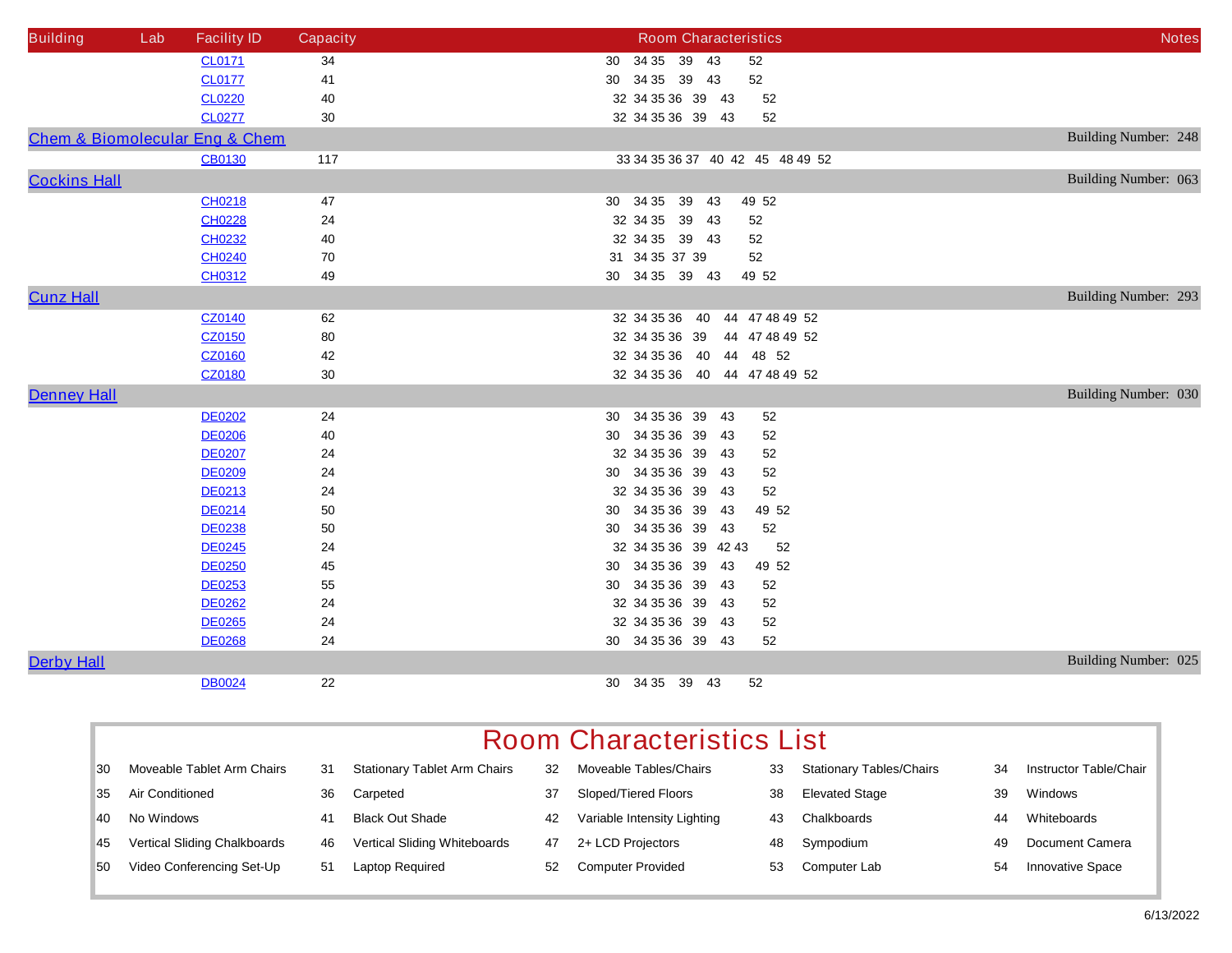| <b>Building</b>                   | Lab | <b>Facility ID</b> | <b>Capacity</b> | <b>Room Characteristics</b>             | <b>Notes</b>         |
|-----------------------------------|-----|--------------------|-----------------|-----------------------------------------|----------------------|
|                                   |     | <b>DB0029</b>      | 42              | 32 34 35 36 40 44 47 52 54              |                      |
|                                   |     | <b>DB0030</b>      | 28              | 30 34 35 39 43<br>52                    |                      |
|                                   |     | <b>DB0047</b>      | 11              | 32 35 40 43<br>52                       |                      |
|                                   |     | <b>DB0048</b>      | $30\,$          | 32 34 35 39 43<br>52                    |                      |
|                                   |     | <b>DB0049</b>      | 28              | 32 34 35 40 43<br>52                    |                      |
|                                   |     | <b>DB0060</b>      | ${\bf 18}$      | 34 35 39 43<br>52<br>30 <sub>o</sub>    |                      |
|                                   |     | <b>DB0062</b>      | 22              | 30 34 35 39 43<br>52                    |                      |
|                                   |     | <b>DB0080</b>      | 50              | 32 34 35 39 43<br>49 52                 |                      |
| <b>Dreese Laboratories</b>        |     |                    |                 |                                         | Building Number: 279 |
|                                   |     | <b>DL0113</b>      | 180             | 33 34 35 37 38 40 42 45 48 49 52        |                      |
|                                   |     | <b>DL0264</b>      | 40              | 32 34 35 36 40 43<br>52                 |                      |
|                                   |     | <b>DL0266</b>      | 40              | 32 34 35 36 40 43<br>52                 |                      |
|                                   |     | <b>DL0305</b>      | 42              | 32 34 35 36 39 43<br>52                 |                      |
|                                   |     | <b>DL0317</b>      | 36              | 32 34 35 36 40 43<br>52                 |                      |
|                                   |     | <b>DL0357</b>      | 46              | 32 34 35 36 40 43<br>52                 |                      |
|                                   |     | <b>DL0369</b>      | 44              | 32 34 35 36 39 43<br>52                 |                      |
| <b>Dulles Hall</b>                |     |                    |                 |                                         | Building Number: 337 |
|                                   |     | <b>DU0012</b>      | 25              | 30 34 35 36 40 43<br>52                 |                      |
|                                   |     | <b>DU0016</b>      | ${\bf 20}$      | 34 35 36 40 43<br>52<br>30 <sub>o</sub> |                      |
|                                   |     | <b>DU0020</b>      | ${\bf 22}$      | 34 35 36 40 43<br>52<br>30 <sub>o</sub> |                      |
|                                   |     | <b>DU0024</b>      | 20              | 34 35 36 40 43<br>30 <sub>o</sub><br>52 |                      |
|                                   |     | <b>DU0027</b>      | 24              | 30 34 35 36 40 43<br>52                 |                      |
| <b>Enarson Classroom Building</b> |     |                    |                 |                                         | Building Number: 072 |
|                                   |     | <b>EC0014</b>      | 30              | 32 34 35 36 40 42 44<br>49 52 54        |                      |
|                                   |     | EC0015             | ${\bf 26}$      | 30 34 35 36 40 42 44<br>49 52           |                      |
|                                   |     | <b>EC0017</b>      | ${\bf 26}$      | 30 34 35 36 40 42 44<br>52              |                      |
|                                   |     | <b>EC0018</b>      | 36              | 32 34 35 36 40 42 44 49 52 54           |                      |
|                                   |     | <b>EC0202</b>      | 25              | 30 34 35 39 43<br>52                    |                      |
|                                   |     | <b>EC0204</b>      | 24              | 34 35 39 43<br>49 52<br>30              |                      |
|                                   |     | <b>EC0206</b>      | 25              | 34 35<br>39 43<br>52<br>30              |                      |
|                                   |     | EC0209             | 29              | 34 35<br>40 43<br>48 52<br>30           |                      |
|                                   |     | EC0211             | 29              | 34 35 40 44<br>30 <sub>o</sub><br>52    |                      |
|                                   |     | EC0212             | 24              | 34 35 39 43<br>52<br>30                 |                      |

| <b>Room Characteristics List</b> |  |  |
|----------------------------------|--|--|
|----------------------------------|--|--|

| 30 | <b>Moveable Tablet Arm Chairs</b>   | 31 | <b>Stationary Tablet Arm Chairs</b> | 32 | <b>Moveable Tables/Chairs</b> | 33 | <b>Stationary Tables/Chairs</b> | 34 | <b>Instructor Table/Chair</b> |
|----|-------------------------------------|----|-------------------------------------|----|-------------------------------|----|---------------------------------|----|-------------------------------|
| 35 | <b>Air Conditioned</b>              | 36 | Carpeted                            | 37 | Sloped/Tiered Floors          | 38 | <b>Elevated Stage</b>           | 39 | <b>Windows</b>                |
| 40 | No Windows                          | 41 | <b>Black Out Shade</b>              | 42 | Variable Intensity Lighting   | 43 | Chalkboards                     | 44 | Whiteboards                   |
| 45 | <b>Vertical Sliding Chalkboards</b> | 46 | <b>Vertical Sliding Whiteboards</b> | 47 | 2+ LCD Projectors             | 48 | Sympodium                       | 49 | <b>Document Camera</b>        |
| 50 | <b>Video Conferencing Set-Up</b>    | 51 | <b>Laptop Required</b>              | 52 | <b>Computer Provided</b>      | 53 | <b>Computer Lab</b>             | 54 | <b>Innovative Space</b>       |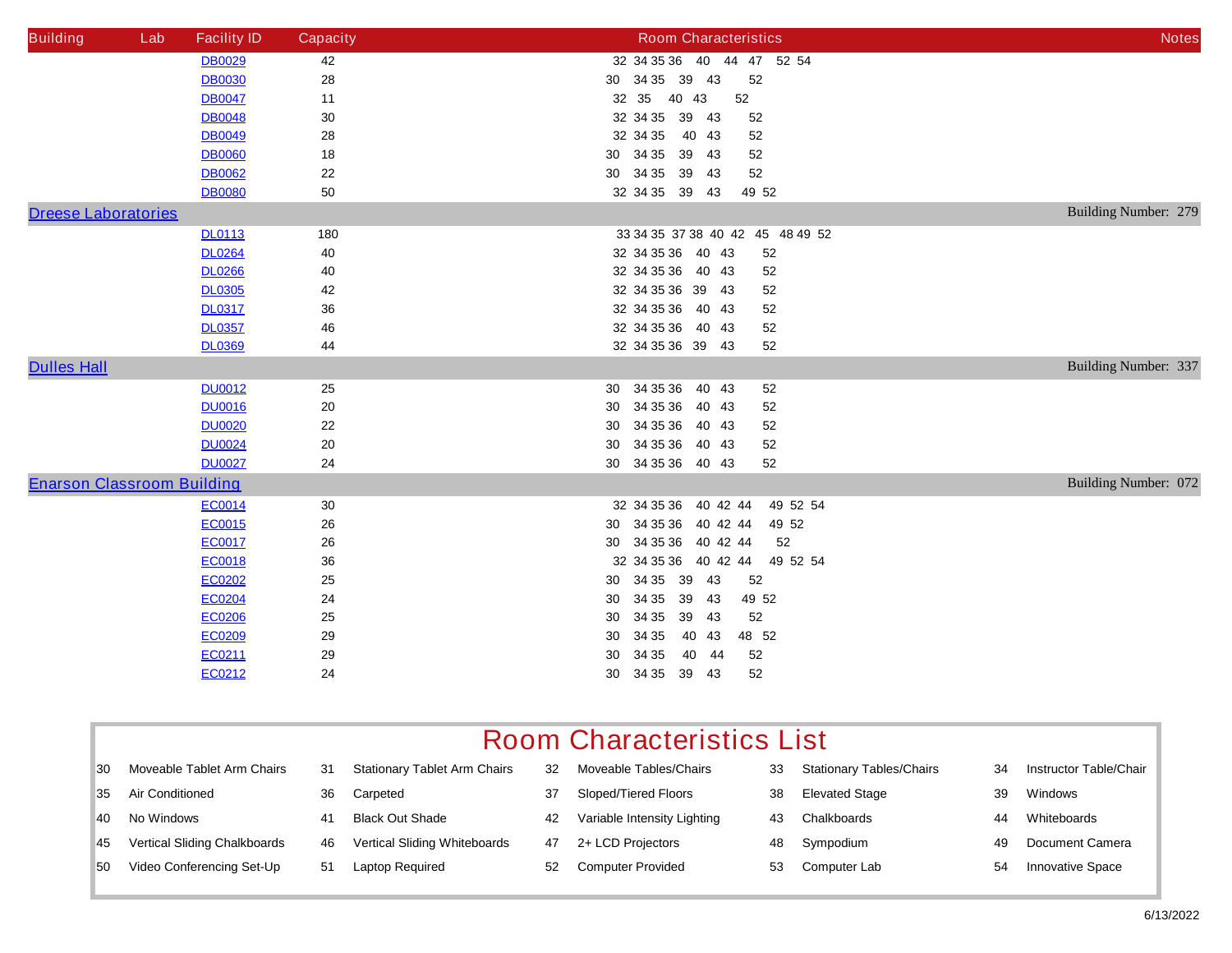| <b>Building</b>         | Lab | <b>Facility ID</b> | <b>Capacity</b> | <b>Room Characteristics</b>             | <b>Notes</b>                      |
|-------------------------|-----|--------------------|-----------------|-----------------------------------------|-----------------------------------|
|                         |     | EC0214             | 25              | 34 35 39 43<br>49 52<br>30 <sub>o</sub> |                                   |
|                         |     | EC0218             | 25              | 34 35<br>39 43<br>30<br>52              |                                   |
|                         |     | <b>EC0222</b>      | 34              | 34 35<br>39 43<br>${\bf 52}$<br>30      |                                   |
|                         |     | <b>EC0226</b>      | 32              | 34 35<br>39 43<br>52<br>30              |                                   |
|                         |     | EC0230             | $30\,$          | 34 35<br>39 43<br>52<br>30              |                                   |
|                         |     | EC0238             | ${\bf 22}$      | 34 35<br>39 43<br>49 52<br>30           |                                   |
|                         |     | <b>EC0240</b>      | 25              | 34 35<br>39 43<br>52<br>30              |                                   |
|                         |     | <b>EC0243</b>      | $30\,$          | 40 43<br>34 35<br>49 50 52<br>30        |                                   |
|                         |     | <b>EC0245</b>      | $30\,$          | 34 35<br>40 43<br>49 50 52<br>30        |                                   |
|                         |     | <b>EC0246</b>      | ${\bf 25}$      | 34 35<br>39 43<br>30<br>52              |                                   |
|                         |     | <b>EC0248</b>      | ${\bf 22}$      | 34 35<br>39 43<br>${\bf 52}$<br>30      |                                   |
|                         |     | <b>EC0254</b>      | $30\,$          | 34 35<br>39 43<br>52<br>30              |                                   |
|                         |     | <b>EC0258</b>      | 32              | 34 35<br>39 43<br>${\bf 52}$<br>30      |                                   |
|                         |     | <b>EC0304</b>      | ${\bf 24}$      | 34 35<br>39 43<br>52<br>30              |                                   |
|                         |     | <b>EC0306</b>      | 23              | 30 34 35 39 43<br>${\bf 52}$            |                                   |
|                         |     | <b>EC0311</b>      | 72              | 32 34 35 36 40 44<br>48<br>54           |                                   |
|                         |     | <b>EC0312</b>      | ${\bf 25}$      | 30 34 35 39 43<br>52                    |                                   |
|                         |     | EC0314             | 23              | 34 35 39 43<br>52<br>30                 |                                   |
|                         |     | <b>EC0318</b>      | 23              | 34 35<br>39 43<br>30<br>52              |                                   |
|                         |     | <b>EC0322</b>      | 34              | 34 35<br>39 43<br>52<br>30              |                                   |
|                         |     | <b>EC0326</b>      | 32              | 34 35<br>39 43<br>52<br>30              |                                   |
|                         |     | EC0330             | $30\,$          | 30 34 35<br>39 43<br>49 52              |                                   |
|                         |     | <b>EC0338</b>      | 14              | 33 35 39<br>52<br>44                    | <b>Conference Style Classroom</b> |
|                         |     | <b>EC0340</b>      | 25              | 34 35 39 43<br>52<br>30 <sub>o</sub>    |                                   |
|                         |     | <b>EC0346</b>      | 25              | 30 34 35 39 43<br>52                    |                                   |
|                         |     | <b>EC0348</b>      | 14              | 33 35 39<br>44<br>52                    | <b>Conference Style Classroom</b> |
|                         |     | <b>EC0354</b>      | 30              | 30 34 35 39 43<br>52                    |                                   |
|                         |     | <b>EC0358</b>      | 32              | 30 34 35 39 43<br>52                    |                                   |
| <b>Evans Laboratory</b> |     |                    |                 |                                         | Building Number: 150              |
|                         |     | <b>EL1008</b>      | 227             | 31 34 35 36 37 40<br>45 47 52           |                                   |
|                         |     | <b>EL2001</b>      | 35              | 30 34 35 40 43<br>52                    |                                   |
|                         |     | <b>EL2002</b>      | $32\,$          | 32 34 35 39 43<br>52                    |                                   |
|                         |     | <b>EL2003</b>      | $35\,$          | 30 34 35<br>40 43<br>52                 |                                   |
|                         |     | <b>EL2004</b>      | 73              | 30 34 35 36 39 43<br>52                 |                                   |
|                         |     |                    |                 |                                         |                                   |

|  |  | <b>Room Characteristics List</b> |  |
|--|--|----------------------------------|--|
|--|--|----------------------------------|--|

| 30 | <b>Moveable Tablet Arm Chairs</b>   | 31 | <b>Stationary Tablet Arm Chairs</b> | 32 | <b>Moveable Tables/Chairs</b>      | 33 | <b>Stationary Tables/Chairs</b> | 34 | <b>Instructor Table/Chair</b> |
|----|-------------------------------------|----|-------------------------------------|----|------------------------------------|----|---------------------------------|----|-------------------------------|
| 35 | <b>Air Conditioned</b>              | 36 | Carpeted                            | 37 | <b>Sloped/Tiered Floors</b>        | 38 | <b>Elevated Stage</b>           | 39 | Windows                       |
| 40 | No Windows                          |    | <b>Black Out Shade</b>              | 42 | <b>Variable Intensity Lighting</b> | 43 | <b>Chalkboards</b>              | 44 | Whiteboards                   |
| 45 | <b>Vertical Sliding Chalkboards</b> | 46 | <b>Vertical Sliding Whiteboards</b> | 47 | 2+ LCD Projectors                  | 48 | Sympodium                       | 49 | <b>Document Camera</b>        |
| 50 | <b>Video Conferencing Set-Up</b>    | 51 | <b>Laptop Required</b>              | 52 | <b>Computer Provided</b>           | 53 | Computer Lab                    | 54 | <b>Innovative Space</b>       |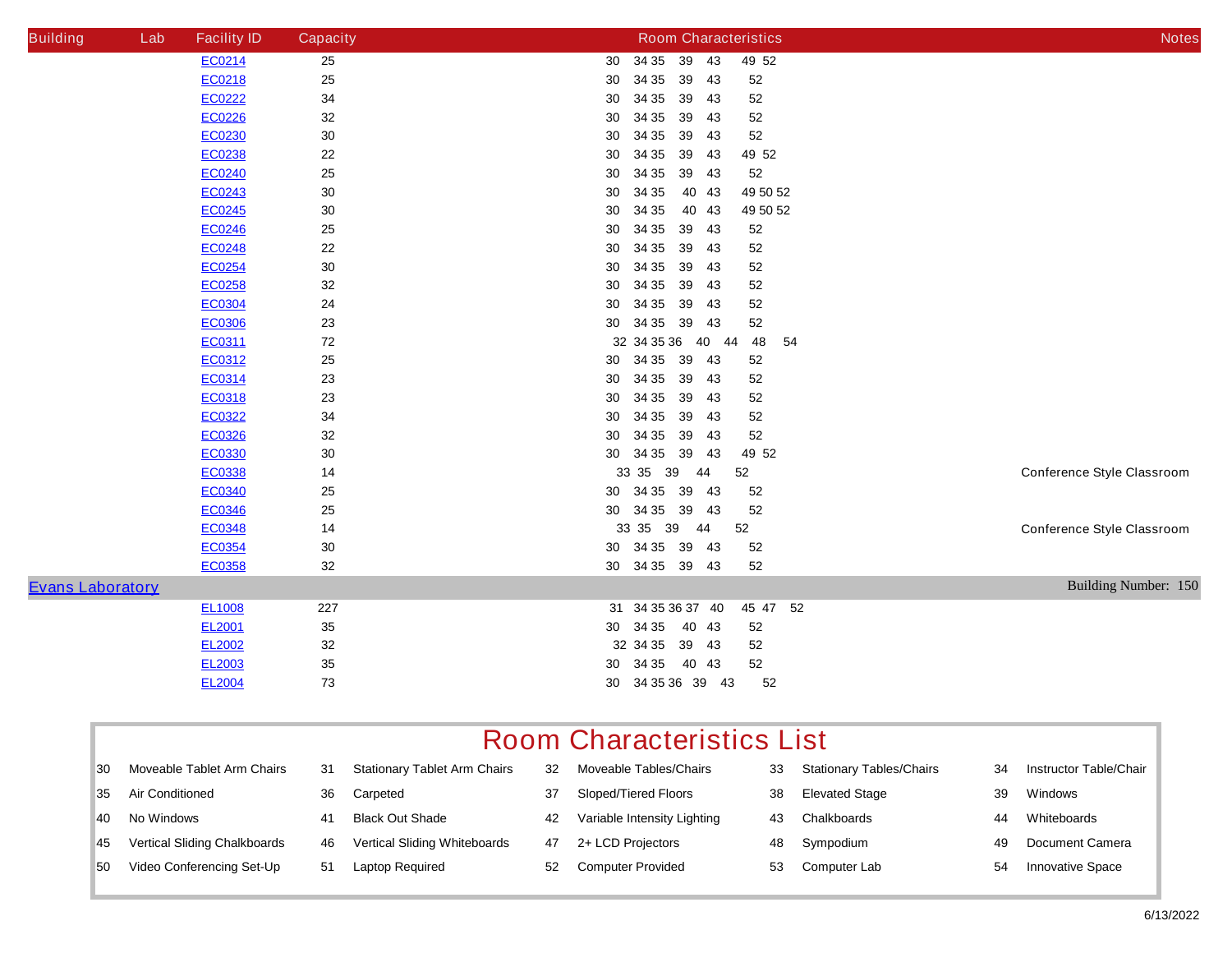| <b>Building</b>             | Lab | <b>Facility ID</b> | <b>Capacity</b> | <b>Room Characteristics</b>         | <b>Notes</b>                 |
|-----------------------------|-----|--------------------|-----------------|-------------------------------------|------------------------------|
| <b>Fontana Laboratories</b> |     |                    |                 |                                     | <b>Building Number: 1018</b> |
|                             |     | <b>FL1000</b>      | 150             | 33 34 35<br>52<br>44                |                              |
|                             |     | <b>FL2020</b>      | ${\bf 80}$      | ${\bf 52}$<br>32 34 35<br>44        |                              |
|                             |     | <b>FL2040</b>      | 80              | 52<br>32 34 35<br>44                |                              |
|                             |     | <b>FL2100</b>      | $30\,$          | 32 34 35<br>52<br>44                |                              |
|                             |     | <b>FL2110</b>      | 30              | 32 34 35<br>52<br>44                |                              |
| <b>Hagerty Hall</b>         |     |                    |                 |                                     | Building Number: 037         |
|                             |     | <b>HH0042</b>      | 35              | 49 52<br>34 35<br>39 42 43<br>30    |                              |
|                             |     | <b>HH0045</b>      | ${\bf 20}$      | 34 35<br>49 52<br>40 42 43<br>30    |                              |
|                             |     | <b>HH0046</b>      | $36\,$          | 34 35<br>39 42 43<br>49 52<br>30    |                              |
|                             |     | <b>HH0050</b>      | 40              | 34 35<br>39 42 43<br>49 52<br>30    |                              |
|                             |     | <b>HH0056</b>      | 35              | 34 35 39 42 43<br>49 52<br>30       |                              |
|                             |     | <b>HH0062</b>      | 35              | 34 35 39 42 43<br>49 52<br>30       |                              |
|                             |     | <b>HH0071</b>      | 20              | 34 35<br>40 42 43<br>49 52<br>30    |                              |
|                             |     | <b>HH0159</b>      | 30              | 34 35 36 40 43<br>52<br>30          |                              |
|                             |     | <b>HH0180</b>      | 242             | 45 46 49 52<br>31 34 35 36 37 40    |                              |
|                             |     | <b>HH0186</b>      | 32              | 33 34 35 36 39 44<br>50 52          |                              |
|                             |     | <b>HH0251</b>      | 32              | 34 35<br>40 42 43<br>49 52<br>30    |                              |
|                             |     | <b>HH0259</b>      | 32              | 34 35<br>40 42 43<br>49 52<br>30    |                              |
|                             |     | <b>HH0351</b>      | 32              | 34 35<br>40 42 43<br>49 52<br>30    |                              |
|                             |     | <b>HH0359</b>      | 32              | 34 35<br>40 42 43<br>49 52<br>30    |                              |
| <b>Hayes Hall</b>           |     |                    |                 |                                     | Building Number: 039         |
|                             |     | <b>HA0005</b>      | 40              | 34 35<br>39<br>43<br>52<br>30       |                              |
|                             |     | <b>HA0006</b>      | 40              | 34 35<br>39<br>52<br>30<br>43       |                              |
|                             |     | <b>HA0012</b>      | 24              | 34 35<br>39<br>52<br>30<br>43       |                              |
|                             |     | <b>HA0024</b>      | 42              | 34 35<br>39<br>52<br>30<br>43       |                              |
|                             |     | <b>HA0025</b>      | 42              | 30 34 35 39 43<br>52                |                              |
| <b>Hitchcock Hall</b>       |     |                    |                 |                                     | Building Number: 274         |
|                             |     | <b>HI0030</b>      | 37              | 52<br>30 34 35<br>40 43             |                              |
|                             |     | <b>HI0031</b>      | 118             | 31 34 35 37 40 42 43<br>49 52       |                              |
|                             |     | <b>HI0035</b>      | 118             | 31 34 35 37 40 42 43<br>49 52       |                              |
|                             |     | HI0131             | 640             | 31 34 35 36 37 38 40 42<br>48 49 52 |                              |
|                             |     | <b>HI0306</b>      | 48              | 32 34 35 36 40 43 47 52             |                              |

|  | <b>Room Characteristics List</b> |  |
|--|----------------------------------|--|
|--|----------------------------------|--|

| 30 | <b>Moveable Tablet Arm Chairs</b>   | 31  | <b>Stationary Tablet Arm Chairs</b> | 32 | <b>Moveable Tables/Chairs</b> | 33 | <b>Stationary Tables/Chairs</b> | 34 | <b>Instructor Table/Chair</b> |
|----|-------------------------------------|-----|-------------------------------------|----|-------------------------------|----|---------------------------------|----|-------------------------------|
| 35 | <b>Air Conditioned</b>              |     | Carpeted                            | 37 | <b>Sloped/Tiered Floors</b>   | 38 | <b>Elevated Stage</b>           | 39 | Windows                       |
| 40 | No Windows                          | 41  | <b>Black Out Shade</b>              | 42 | Variable Intensity Lighting   | 43 | <b>Chalkboards</b>              | 44 | Whiteboards                   |
| 45 | <b>Vertical Sliding Chalkboards</b> | 46  | <b>Vertical Sliding Whiteboards</b> | 47 | 2+ LCD Projectors             | 48 | Sympodium                       | 49 | <b>Document Camera</b>        |
| 50 | <b>Video Conferencing Set-Up</b>    | -51 | <b>Laptop Required</b>              | 52 | <b>Computer Provided</b>      | 53 | Computer Lab                    | 54 | <b>Innovative Space</b>       |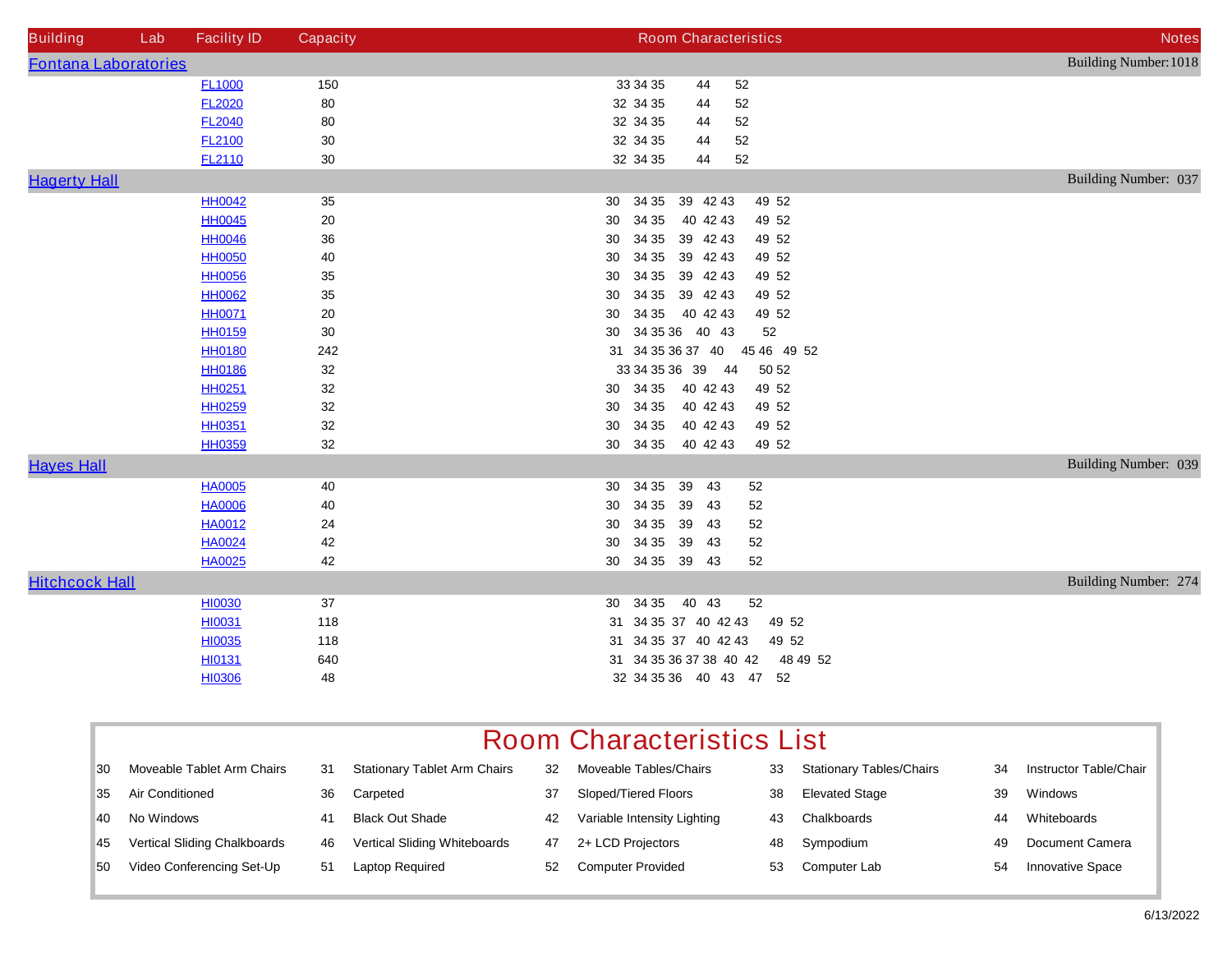| <b>Building</b>            | Lab | <b>Facility ID</b> | <b>Capacity</b> | <b>Room Characteristics</b>                | <b>Notes</b>                |
|----------------------------|-----|--------------------|-----------------|--------------------------------------------|-----------------------------|
|                            |     | <b>HI0324</b>      | 126             | 32 34 35 36 40 43 47 52                    |                             |
| <b>Hopkins Hall</b>        |     |                    |                 |                                            | Building Number: 149        |
|                            |     | <b>HC0246</b>      | 46              | 30 34 35 39 42 43<br>52                    |                             |
|                            |     | <b>HC0250</b>      | 70              | 30 34 35 36 39 42 43<br>52                 |                             |
| <b>Independence Hall</b>   |     |                    |                 |                                            | <b>Building Number: 338</b> |
|                            |     | <b>IH0100</b>      | 727             | 31 34 35 37 38 40 42<br>48 49 52           |                             |
| <b>Jennings Hall</b>       |     |                    |                 |                                            | Building Number: 014        |
|                            |     | <b>JE0001</b>      | 250             | 31 34 35 36 37 39 42 43<br>49 52           |                             |
|                            |     | <b>JE0040</b>      | 60              | 32 34 35 39 43<br>48 52                    |                             |
|                            |     | <b>JE0050</b>      | 35              | 30 34 35 36 39 44<br>52                    |                             |
|                            |     | <b>JE0060</b>      | 60              | 32 34 35 39 43<br>49 52                    |                             |
|                            |     | <b>JE0136</b>      | 35              | 34 35 39 43<br>49 52<br>30 <sub>o</sub>    |                             |
|                            |     | <b>JE0140</b>      | 40              | 32 34 35 39 43<br>49 52                    |                             |
|                            |     | <b>JE0155</b>      | 151             | 31 34 35 36 37 40 42 43 49 52              |                             |
|                            |     | <b>JE0160</b>      | 40              | 32 34 35 39 43<br>49 52                    |                             |
|                            |     | <b>JE0164</b>      | 35              | 30 34 35 39 43<br>49 52                    |                             |
|                            |     | <b>JE0355</b>      | 100             | 33 34 35 37<br>52<br>44                    |                             |
| <b>Journalism Building</b> |     |                    |                 |                                            | Building Number: 046        |
|                            |     | <b>JR0139</b>      | 30              | 34 35<br>40 43<br>52<br>30                 |                             |
|                            |     | <b>JR0143</b>      | 28              | 34 35<br>40 43<br>30 <sup>°</sup><br>52    |                             |
|                            |     | <b>JR0221</b>      | 26              | 34 35<br>40 43<br>52<br>30                 |                             |
|                            |     | <b>JR0239</b>      | 54              | 34 35<br>40 43<br>52<br>30                 |                             |
|                            |     | <b>JR0251</b>      | 91              | 34 35<br>39<br>43<br>47 52<br>30           |                             |
|                            |     | <b>JR0270</b>      | 72              | 34 35 36 40 43 47 48 52<br>30 <sub>o</sub> |                             |
|                            |     | <b>JR0274</b>      | 35              | 30 34 35 36 40 44<br>52                    |                             |
|                            |     | <b>JR0291</b>      | 17              | 32 34 35 39<br>52<br>44                    |                             |
|                            |     | <b>JR0295</b>      | 18              | 32 34 35 39 43<br>52                       |                             |
|                            |     | <b>JR0300</b>      | 114             | 31 34 35 36 37 40 43 48 52                 |                             |
|                            |     | <b>JR0304</b>      | 39              | 30 34 35 40 43<br>52                       |                             |
|                            |     | <b>JR0353</b>      | 30              | 32 34 35 36 39 43<br>52                    |                             |
|                            |     | <b>JR0360</b>      | 120             | 31 34 35 37 40 44<br>52                    |                             |
|                            |     | <b>JR0371</b>      | 49              | 30 34 35 36 40 43<br>52                    |                             |
|                            |     | <b>JR0375</b>      | 40              | 30 34 35 40 43<br>52                       |                             |

| 30 | <b>Moveable Tablet Arm Chairs</b>   | 31  | <b>Stationary Tablet Arm Chairs</b> | 32 | <b>Moveable Tables/Chairs</b> | 33 | <b>Stationary Tables/Chairs</b> | 34 | <b>Instructor Table/Chair</b> |
|----|-------------------------------------|-----|-------------------------------------|----|-------------------------------|----|---------------------------------|----|-------------------------------|
| 35 | <b>Air Conditioned</b>              | 36  | Carpeted                            | 37 | <b>Sloped/Tiered Floors</b>   | 38 | <b>Elevated Stage</b>           | 39 | <b>Windows</b>                |
| 40 | No Windows                          | 41  | <b>Black Out Shade</b>              | 42 | Variable Intensity Lighting   | 43 | <b>Chalkboards</b>              | 44 | Whiteboards                   |
| 45 | <b>Vertical Sliding Chalkboards</b> | 46  | <b>Vertical Sliding Whiteboards</b> | 47 | 2+ LCD Projectors             | 48 | Sympodium                       | 49 | <b>Document Camera</b>        |
| 50 | <b>Video Conferencing Set-Up</b>    | -51 | <b>Laptop Required</b>              | 52 | <b>Computer Provided</b>      | 53 | <b>Computer Lab</b>             | 54 | <b>Innovative Space</b>       |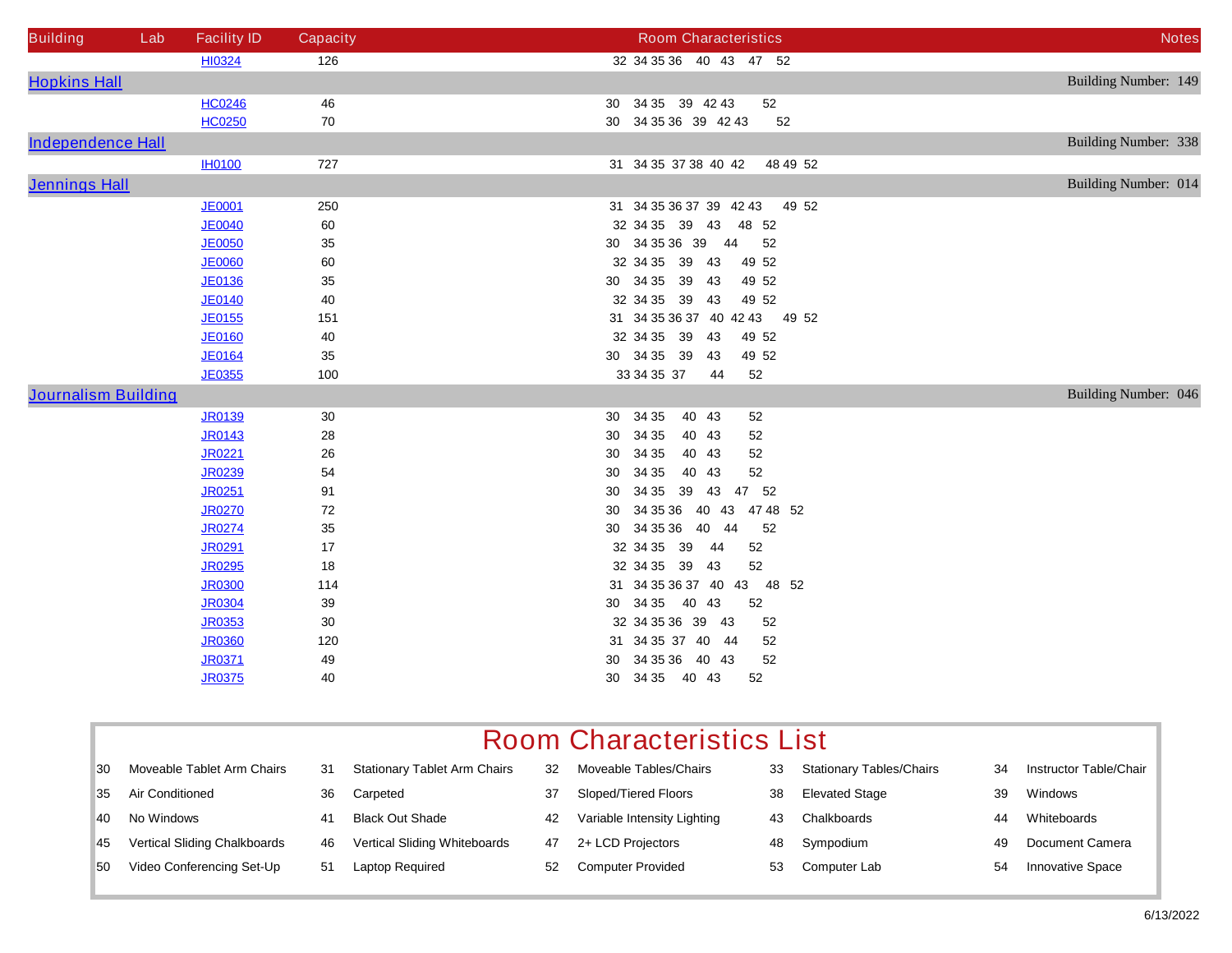| <b>Building</b>               | Lab | <b>Facility ID</b> | <b>Capacity</b> | <b>Room Characteristics</b>         | <b>Notes</b>         |
|-------------------------------|-----|--------------------|-----------------|-------------------------------------|----------------------|
|                               |     | <b>JR0387</b>      | 18              | 32 34 35 39 43<br>52                |                      |
| <b>Knowlton Hall</b>          |     |                    |                 |                                     | Building Number: 017 |
|                               |     | <b>KN0190</b>      | 60              | 30 34 35 36 39 41 43<br>49 52       |                      |
|                               |     | <b>KN0195</b>      | 48              | 30 34 35 36 39 41 43<br>49 52       |                      |
|                               |     | <b>KN0250</b>      | 213             | 31 34 35 37 39 41 42 43 48 49 52    |                      |
| <b>Kottman Hall</b>           |     |                    |                 |                                     | Building Number: 340 |
|                               |     | <b>KH0102</b>      | 48              | 33 34 35 36 37 40 43<br>49 52       |                      |
|                               |     | <b>KH0103</b>      | 272             | 31 34 35 36 37 40 43 47 48 49 50 52 |                      |
|                               |     | <b>KH0104</b>      | 71              | 31 34 35 36 37 40 43<br>49 52       |                      |
|                               |     | <b>KH0116</b>      | 30              | 30 34 35 36 39 41 43<br>49 52       |                      |
| <b>Lazenby Hall</b>           |     |                    |                 |                                     | Building Number: 041 |
|                               |     | <b>LZ0001</b>      | 28              | 30 34 35 39 43<br>52                |                      |
|                               |     | <b>LZ0002</b>      | 60              | 30 34 35 39 43<br>52                |                      |
|                               |     | LZ0018             | 14              | 32 34 35 39 43<br>52                |                      |
|                               |     | LZ0021             | 198             | 31 34 35 36 37 39<br>43 47 48 49 52 |                      |
|                               |     | LZ0034             | 54              | 30 34 35 39 43<br>52                |                      |
| <b>McPherson Chemical Lab</b> |     |                    |                 |                                     | Building Number: 053 |
|                               |     | <b>MP1000</b>      | 380             | 31 34 35 37 40<br>45 47 49 52       |                      |
|                               |     | <b>MP1005</b>      | 30              | 34 35<br>39 43<br>49 52<br>30       |                      |
|                               |     | <b>MP1008</b>      | 35              | 34 35<br>39 43<br>49 52<br>30       |                      |
|                               |     | <b>MP1015</b>      | 100             | 45 48 52<br>34 35 37 40<br>31       |                      |
|                               |     | <b>MP1021</b>      | 40              | 34 35<br>39 43<br>49 52<br>30       |                      |
|                               |     | <b>MP1035</b>      | 46              | 34 35<br>39 43<br>49 52<br>30       |                      |
|                               |     | <b>MP1040</b>      | 42              | 34 35<br>39 43<br>49 52<br>30       |                      |
|                               |     | <b>MP1041</b>      | 45              | 34 35<br>39 43<br>49 52<br>30       |                      |
|                               |     | <b>MP1045</b>      | 39              | 34 35 39 43<br>49 52<br>30          |                      |
|                               |     | <b>MP1046</b>      | 42              | 34 35 39 43<br>49 52<br>30          |                      |
|                               |     | <b>MP2015</b>      | 48              | 32 34 35 36 39 42 44<br>52          |                      |
|                               |     | <b>MP2017</b>      | 49              | 34 35 36 39<br>52<br>30<br>44       |                      |
|                               |     | <b>MP2019</b>      | 56              | 30 34 35 36 39<br>52<br>44          |                      |
| <b>Mendenhall Laboratory</b>  |     |                    |                 |                                     | Building Number: 054 |
|                               |     | <b>ML0100</b>      | 221             | 31 34 35 36 37 40<br>45 47 48 49 52 |                      |
|                               |     | <b>ML0115</b>      | 60              | 30 34 35 39 43<br>48 49 52          |                      |

|     | <b>Room Characteristics List</b>    |    |                                     |    |                             |    |                                 |    |                               |  |  |  |
|-----|-------------------------------------|----|-------------------------------------|----|-----------------------------|----|---------------------------------|----|-------------------------------|--|--|--|
| 30  | Moveable Tablet Arm Chairs          | 31 | <b>Stationary Tablet Arm Chairs</b> | 32 | Moveable Tables/Chairs      | 33 | <b>Stationary Tables/Chairs</b> | 34 | <b>Instructor Table/Chair</b> |  |  |  |
| 35  | <b>Air Conditioned</b>              | 36 | Carpeted                            | 37 | <b>Sloped/Tiered Floors</b> | 38 | <b>Elevated Stage</b>           | 39 | Windows                       |  |  |  |
| 40. | No Windows                          | 41 | <b>Black Out Shade</b>              | 42 | Variable Intensity Lighting | 43 | Chalkboards                     | 44 | Whiteboards                   |  |  |  |
| 45  | <b>Vertical Sliding Chalkboards</b> | 46 | <b>Vertical Sliding Whiteboards</b> | 47 | 2+ LCD Projectors           | 48 | Sympodium                       | 49 | <b>Document Camera</b>        |  |  |  |
| 50  | <b>Video Conferencing Set-Up</b>    | 51 | <b>Laptop Required</b>              | 52 | <b>Computer Provided</b>    | 53 | Computer Lab                    | 54 | <b>Innovative Space</b>       |  |  |  |
|     |                                     |    |                                     |    |                             |    |                                 |    |                               |  |  |  |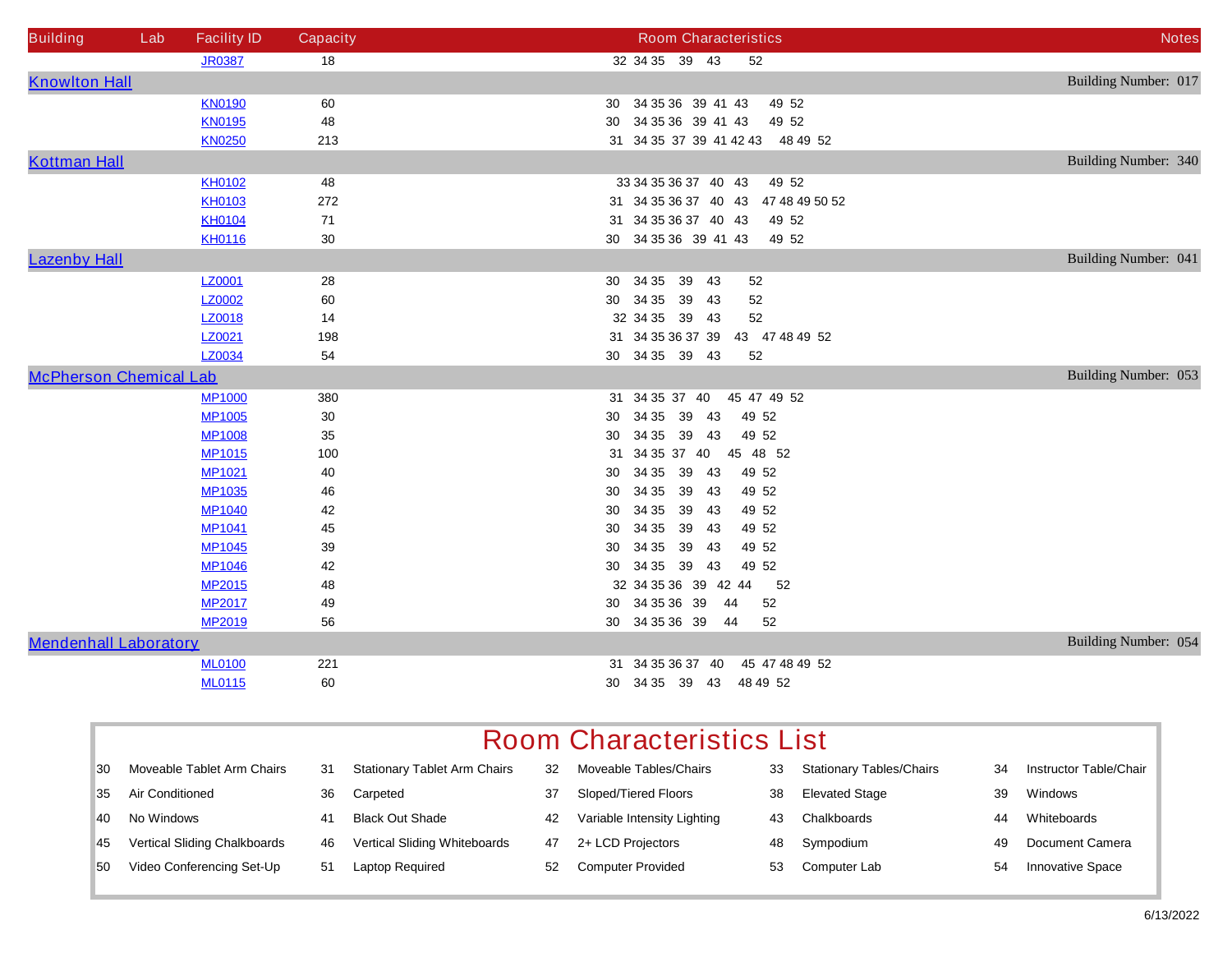| <b>Building</b>                        | Lab | <b>Facility ID</b> | <b>Capacity</b> | <b>Room Characteristics</b>      | <b>Notes</b>         |
|----------------------------------------|-----|--------------------|-----------------|----------------------------------|----------------------|
|                                        |     | <b>ML0125</b>      | 45              | 34 35<br>39 43<br>52<br>30       |                      |
|                                        |     | <b>ML0129</b>      | 42              | 34 35<br>39 43<br>52<br>30       |                      |
|                                        |     | <b>ML0131</b>      | 42              | 34 35<br>39 43<br>52<br>30       |                      |
|                                        |     | <b>ML0173</b>      | 42              | 34 35<br>39 43<br>52<br>30       |                      |
|                                        |     | <b>ML0174</b>      | 36              | 34 35<br>40 43<br>52<br>30       |                      |
|                                        |     | <b>ML0175</b>      | 42              | 34 35<br>39 43<br>52<br>30       |                      |
|                                        |     | <b>ML0185</b>      | 45              | 39 43<br>34 35<br>52<br>30       |                      |
|                                        |     | <b>ML0191</b>      | 60              | 30 34 35 39 43<br>52             |                      |
| <b>Orton Hall</b>                      |     |                    |                 |                                  | Building Number: 060 |
|                                        |     | <b>OR0110</b>      | 70              | 32 34 35 39 43<br>52             |                      |
| <b>Page Hall</b>                       |     |                    |                 |                                  | Building Number: 061 |
|                                        |     | <b>PA0010</b>      | 90              | 33 34 35 37 39 41 42 43<br>49 52 |                      |
|                                        |     | <b>PA0020</b>      | 90              | 33 34 35 37 39 41 42 43<br>49 52 |                      |
|                                        |     | <b>PA0060</b>      | 48              | 30 34 35 39 41 43 49 52          |                      |
| <b>Phys Activ &amp; Educ Srvs Bldg</b> |     |                    |                 |                                  | Building Number: 245 |
|                                        |     | <b>PEA0103</b>     | 30              | 32 34 35<br>39 43<br>52          |                      |
|                                        |     | <b>PEA0105</b>     | 30              | 32 34 35<br>39 43<br>52          |                      |
|                                        |     | <b>PEA0109</b>     | 36              | 32 34 35 39 43<br>52             |                      |
|                                        |     | <b>PEA0111</b>     | 34              | 32 34 35 39 43<br>52             |                      |
| <b>Pomerene Hall</b>                   |     |                    |                 |                                  | Building Number: 067 |
|                                        |     | PO0150             | 62              | 33 34 35 36 37 40 44<br>52       |                      |
|                                        |     | PO0160             | 160             | 31 34 35 36 37 39<br>52<br>44    |                      |
|                                        |     | PO0250             | 58              | 33 34 35 36 37 40<br>52<br>-44   |                      |
|                                        |     | PO0260             | 105             | 33 34 35 36 37 39<br>52<br>44    |                      |
|                                        |     | <b>PO0280</b>      | 84              | 32 34 35 39 44<br>52 54          |                      |
| <b>Psychology Building</b>             |     |                    |                 |                                  | Building Number: 144 |
|                                        |     | <b>PS0006</b>      | 120             | 31 34 35 36 37 39<br>49 52<br>43 |                      |
|                                        |     | <b>PS0010</b>      | 60              | 31 34 35 36 37 40 43<br>49 52    |                      |
|                                        |     | <b>PS0014</b>      | 60              | 31 34 35 36 37 40 43<br>49 52    |                      |
| <b>Ramseyer Hall</b>                   |     |                    |                 |                                  | Building Number: 090 |
|                                        |     | <b>RA0009</b>      | 50              | 34 35 36 39<br>43<br>47 52<br>30 |                      |
|                                        |     | <b>RA0059</b>      | 120             | 30 34 35 36 39 43 47 49 52       |                      |

|     | <b>Room Characteristics List</b>    |    |                                     |    |                             |    |                                 |    |                               |  |  |  |
|-----|-------------------------------------|----|-------------------------------------|----|-----------------------------|----|---------------------------------|----|-------------------------------|--|--|--|
| 30  | Moveable Tablet Arm Chairs          | 31 | <b>Stationary Tablet Arm Chairs</b> | 32 | Moveable Tables/Chairs      | 33 | <b>Stationary Tables/Chairs</b> | 34 | <b>Instructor Table/Chair</b> |  |  |  |
| 35  | <b>Air Conditioned</b>              | 36 | Carpeted                            | 37 | Sloped/Tiered Floors        | 38 | <b>Elevated Stage</b>           | 39 | <b>Windows</b>                |  |  |  |
| 40. | No Windows                          | 41 | <b>Black Out Shade</b>              | 42 | Variable Intensity Lighting | 43 | Chalkboards                     | 44 | Whiteboards                   |  |  |  |
| 45  | <b>Vertical Sliding Chalkboards</b> | 46 | <b>Vertical Sliding Whiteboards</b> | 47 | 2+ LCD Projectors           | 48 | Sympodium                       | 49 | <b>Document Camera</b>        |  |  |  |
| 50  | <b>Video Conferencing Set-Up</b>    | 51 | <b>Laptop Required</b>              | 52 | <b>Computer Provided</b>    | 53 | Computer Lab                    | 54 | <b>Innovative Space</b>       |  |  |  |
|     |                                     |    |                                     |    |                             |    |                                 |    |                               |  |  |  |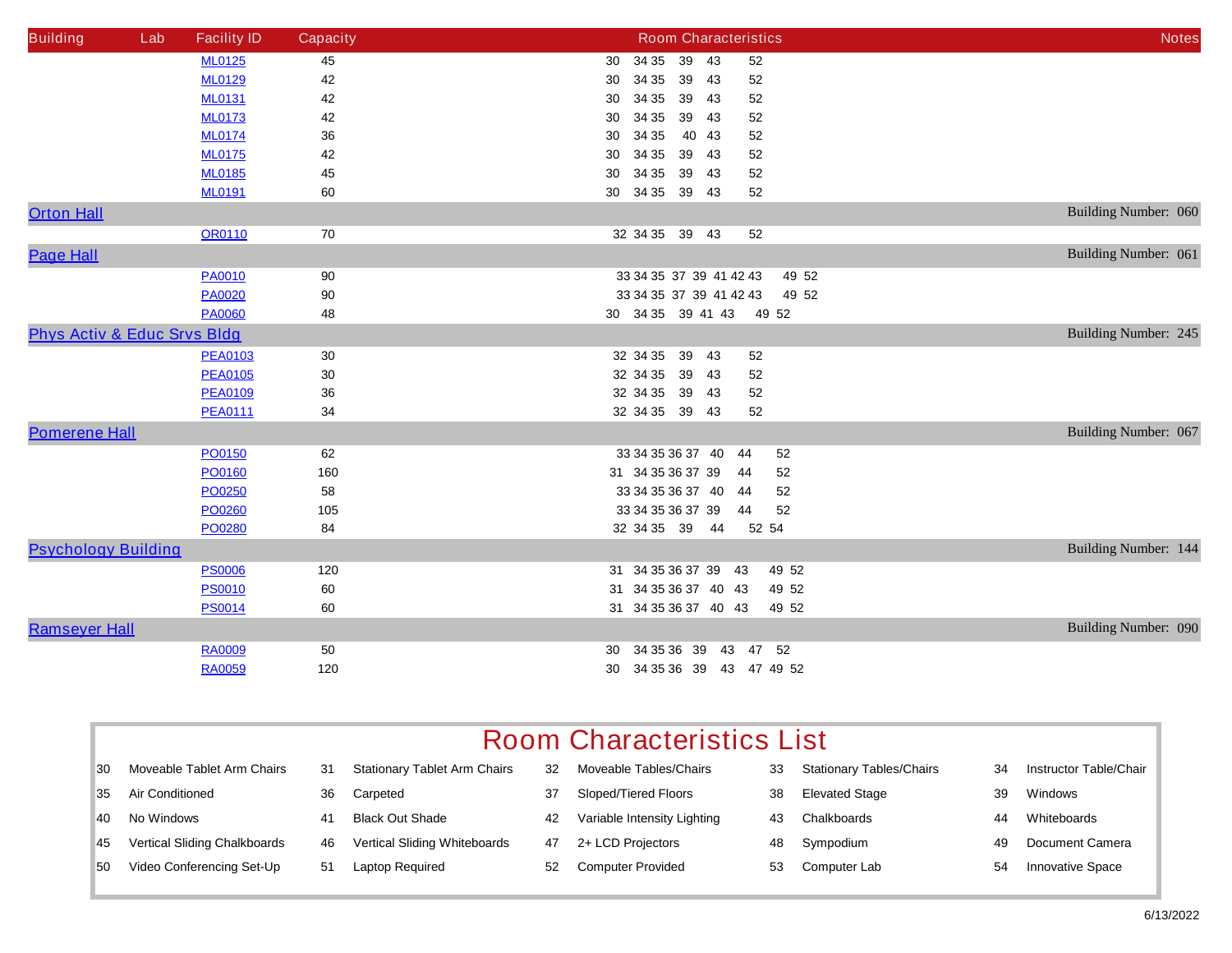| <b>Building</b>        | Lab | <b>Facility ID</b> | <b>Capacity</b> | <b>Room Characteristics</b>        | <b>Notes</b>                |
|------------------------|-----|--------------------|-----------------|------------------------------------|-----------------------------|
|                        |     | <b>RA0100</b>      | 79              | 33 34 35 36 37 39 43 48 52         |                             |
|                        |     | <b>RA0110</b>      | 49              | 30 34 35 39 43<br>52               |                             |
|                        |     | <b>RA0115</b>      | 49              | 30 34 35 39 43<br>52               |                             |
|                        |     | <b>RA0166</b>      | 32              | 30 34 35 39 43<br>49 52            |                             |
| <b>Schoenbaum Hall</b> |     |                    |                 |                                    | Building Number: 251        |
|                        |     | <b>SB0105</b>      | 268             | 31 34 35 36 37 40 42 44 46<br>52   |                             |
|                        |     | <b>SB0200</b>      | 50              | 30 34 35 36 39 42 44 46 52         |                             |
|                        |     | <b>SB0205</b>      | 50              | 33 34 35 36 37 39 42 44 46 52      |                             |
|                        |     | <b>SB0210</b>      | 40              | 32 34 35 36 39 42 44 46 52         |                             |
|                        |     | <b>SB0215</b>      | 50              | 33 34 35 36 37 39 42 44 46<br>- 52 |                             |
|                        |     | <b>SB0220</b>      | 70              | 33 34 35 36 37 39 42 44 46 52      |                             |
|                        |     | <b>SB0230</b>      | 70              | 33 34 35 36 37 39 42 44 46<br>-52  |                             |
|                        |     | <b>SB0300</b>      | 50              | 30 34 35 36 39 42 44 46 52         |                             |
|                        |     | <b>SB0305</b>      | 50              | 33 34 35 36 37 39 42 44 46 52      |                             |
|                        |     | <b>SB0310</b>      | 40              | 32 34 35 36 39 42 44 46 52         |                             |
|                        |     | <b>SB0315</b>      | ${\bf 50}$      | 33 34 35 36 37 39 42 44 46<br>- 52 |                             |
|                        |     | <b>SB0320</b>      | 82              | 33 34 35 36 37 39 42 44 46 52      |                             |
|                        |     | <b>SB0330</b>      | 82              | 33 34 35 36 37 39 42 44 46 52      |                             |
| <b>Scott Lab</b>       |     |                    |                 |                                    | <b>Building Number: 148</b> |
|                        |     | <b>SOE0001</b>     | 154             | 31 34 35 36 37 40 42 43<br>49 52   |                             |
|                        |     | <b>SOE0004</b>     | 85              | 33 34 35 37 40 42 43<br>49 52      |                             |
|                        |     | <b>SOE0024</b>     | 85              | 33 34 35 37 40 42 43<br>49 52      |                             |
|                        |     | <b>SOE0040</b>     | 85              | 49 52<br>33 34 35 37 40 42 43      |                             |
|                        |     | <b>SOE0103</b>     | 30              | 32 34 35 40 42 43<br>49 52         |                             |
|                        |     | <b>SOE0105</b>     | 30              | 32 34 35 40 42 43<br>49 52         |                             |
|                        |     | <b>SOE0125</b>     | 72              | 33 34 35 37 40 42 43<br>52         |                             |
|                        |     | <b>SOE0241</b>     | 28              | 32 34 35 40 43<br>49 52            |                             |
|                        |     | <b>SOE0245</b>     | 30              | 32 34 35 39 43<br>49 52            |                             |
|                        |     | <b>SON0044</b>     | 20              | 32 34 35 40 43<br>49 52            |                             |
|                        |     | <b>SON0048</b>     | 50              | 33 34 35 37 40 42 43<br>49 52      |                             |
|                        |     | <b>SON0050</b>     | 50              | 33 34 35 37 40 42 43<br>49 52      |                             |
|                        |     | <b>SON0054</b>     | 50              | 33 34 35 37 40 42 43<br>49 52      |                             |
|                        |     | <b>SON0056</b>     | 36              | 32 34 35 40 42 43<br>49 52         |                             |

| <b>Moveable Tablet Arm Chairs</b><br>30   | 31 | <b>Stationary Tablet Arm Chairs</b> | 32 | <b>Moveable Tables/Chairs</b> | 33 | <b>Stationary Tables/Chairs</b> | 34 | <b>Instructor Table/Chair</b> |
|-------------------------------------------|----|-------------------------------------|----|-------------------------------|----|---------------------------------|----|-------------------------------|
| <b>Air Conditioned</b><br>35              | 36 | Carpeted                            | 37 | Sloped/Tiered Floors          | 38 | <b>Elevated Stage</b>           | 39 | <b>Windows</b>                |
| No Windows<br>40                          | 41 | <b>Black Out Shade</b>              | 42 | Variable Intensity Lighting   | 43 | <b>Chalkboards</b>              | 44 | Whiteboards                   |
| <b>Vertical Sliding Chalkboards</b><br>45 | 46 | <b>Vertical Sliding Whiteboards</b> | 47 | 2+ LCD Projectors             | 48 | Sympodium                       | 49 | <b>Document Camera</b>        |
| <b>Video Conferencing Set-Up</b><br>50    | 51 | <b>Laptop Required</b>              | 52 | <b>Computer Provided</b>      | 53 | <b>Computer Lab</b>             | 54 | <b>Innovative Space</b>       |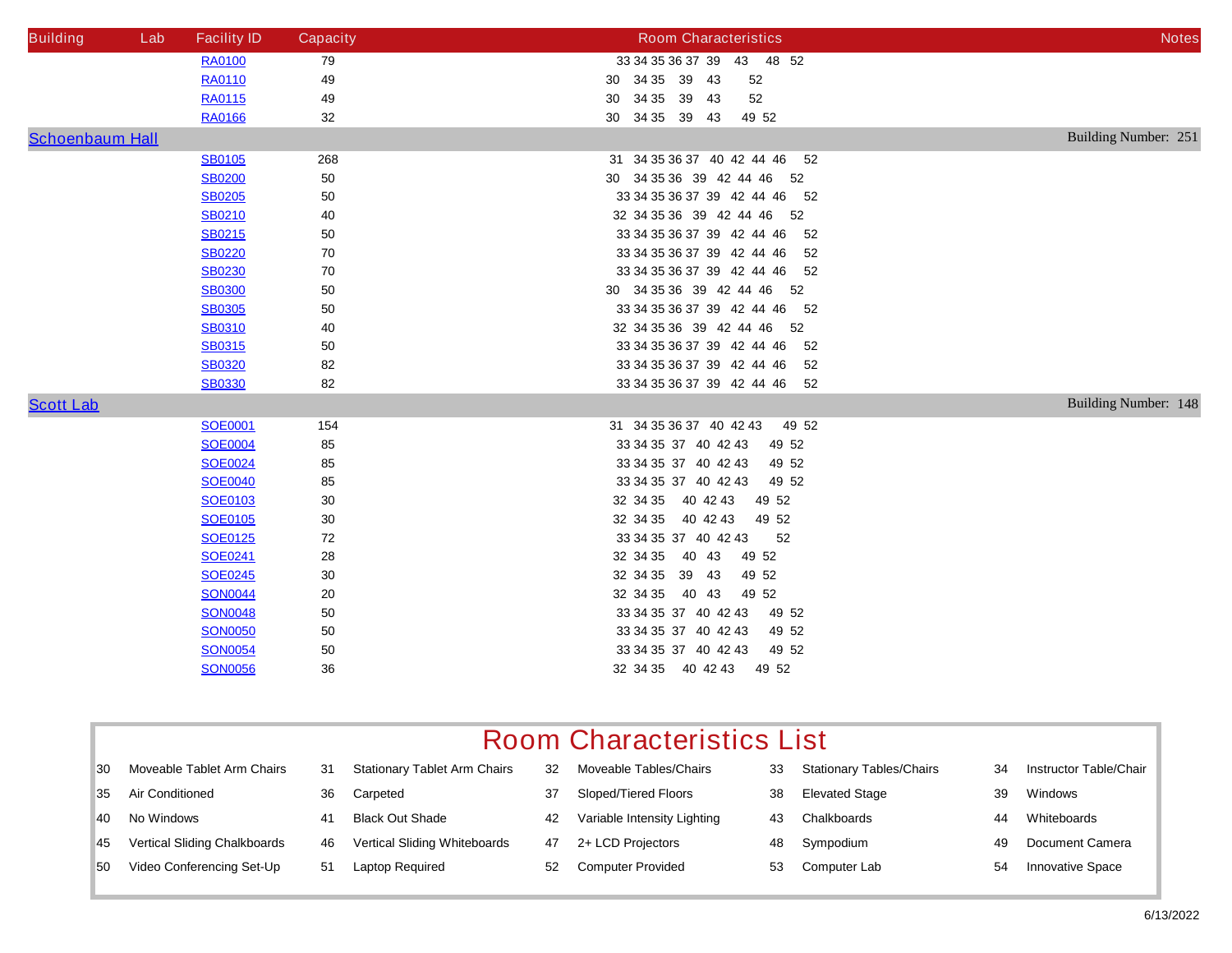| <b>Building</b>         | Lab | <b>Facility ID</b> | <b>Capacity</b> | <b>Room Characteristics</b>         | <b>Notes</b>         |
|-------------------------|-----|--------------------|-----------------|-------------------------------------|----------------------|
| <b>Smith Laboratory</b> |     |                    |                 |                                     | Building Number: 065 |
|                         |     | <b>SM1005</b>      | 100             | 31 34 35 37 40<br>45 47 52          |                      |
|                         |     | <b>SM1009</b>      | 100             | 31 34 35 37 40<br>45 47 52          |                      |
|                         |     | <b>SM1042</b>      | 28              | 32 34 35 39 43 44<br>52             |                      |
|                         |     | <b>SM1048</b>      | 40              | 30 34 35 39<br>43<br>52             |                      |
|                         |     | <b>SM1064</b>      | $30\,$          | 32 34 35 39<br>52<br>43             |                      |
|                         |     | <b>SM1076</b>      | 30              | 32 34 35<br>39<br>52<br>43          |                      |
|                         |     | <b>SM1138</b>      | $35\,$          | 30 34 35<br>52<br>39<br>43          |                      |
|                         |     | <b>SM1153</b>      | 221             | 31 34 35 37 40<br>45<br>47 52       |                      |
|                         |     | <b>SM1180</b>      | $30\,$          | 32 34 35 36 39 43<br>52             |                      |
|                         |     | <b>SM2006</b>      | 30              | 30 34 35 39<br>43<br>52             |                      |
|                         |     | <b>SM2144</b>      | 32              | 32 34 35 39<br>52<br>43             |                      |
|                         |     | <b>SM2150</b>      | $35\,$          | 30 34 35 39<br>52<br>43             |                      |
|                         |     | <b>SM2180</b>      | 28              | 34 35 39<br>52<br>30<br>43          |                      |
|                         |     | <b>SM2186</b>      | 20              | 30 34 35 39 43<br>52                |                      |
| <b>Stillman Hall</b>    |     |                    |                 |                                     | Building Number: 084 |
|                         |     | <b>SH0100</b>      | 221             | 48 49 52<br>31 34 35 36 37 39<br>43 |                      |
|                         |     | <b>SH0131</b>      | 30              | 34 35 39<br>52<br>43<br>30          |                      |
|                         |     | <b>SH0135</b>      | 30              | 34 35 36 39<br>44<br>52 54<br>30    |                      |
|                         |     | <b>SH0235</b>      | 65              | 34 35 36 39<br>52<br>44<br>30       |                      |
|                         |     | <b>SH0240</b>      | $32\,$          | 34 35 39 43<br>52<br>30             |                      |
|                         |     | <b>SH0245</b>      | 36              | 30 34 35 39 43<br>52                |                      |
| <b>Sullivant Hall</b>   |     |                    |                 |                                     | Building Number: 106 |
|                         |     | <b>SU0220</b>      | 300             | 31 34 35 36 37 38 40 43 47 48 49 52 |                      |
| <b>Townshend Hall</b>   |     |                    |                 |                                     | Building Number: 087 |
|                         |     | <b>TO0247</b>      | 60              | 30 34 35 36 39 43<br>49 52          |                      |
|                         |     | TO0255             | 84              | 30 34 35 36 39 43<br>49 52          |                      |
| <b>University Hall</b>  |     |                    |                 |                                     | Building Number: 339 |
|                         |     | <b>UH0014</b>      | 159             | 31 34 35 36 37 40 43<br>52          |                      |
|                         |     | <b>UH0024</b>      | ${\bf 20}$      | 34 35 36 40 43<br>30<br>52          |                      |
|                         |     | <b>UH0028</b>      | ${\bf 20}$      | 34 35 36 40 43<br>52<br>30          |                      |
|                         |     | <b>UH0038</b>      | 49              | 34 35 36<br>40 43<br>30<br>52       |                      |
|                         |     | <b>UH0043</b>      | 35              | 34 35 36 40 43<br>52<br>30          |                      |
|                         |     |                    |                 |                                     |                      |

|    | <b>Room Characteristics List</b>    |    |                                     |    |                               |    |                                 |    |                               |
|----|-------------------------------------|----|-------------------------------------|----|-------------------------------|----|---------------------------------|----|-------------------------------|
| 30 | <b>Moveable Tablet Arm Chairs</b>   | 31 | <b>Stationary Tablet Arm Chairs</b> | 32 | <b>Moveable Tables/Chairs</b> | 33 | <b>Stationary Tables/Chairs</b> | 34 | <b>Instructor Table/Chair</b> |
| 35 | <b>Air Conditioned</b>              | 36 | Carpeted                            | 37 | <b>Sloped/Tiered Floors</b>   | 38 | <b>Elevated Stage</b>           | 39 | <b>Windows</b>                |
| 40 | No Windows                          | 41 | <b>Black Out Shade</b>              | 42 | Variable Intensity Lighting   | 43 | <b>Chalkboards</b>              | 44 | Whiteboards                   |
| 45 | <b>Vertical Sliding Chalkboards</b> | 46 | <b>Vertical Sliding Whiteboards</b> | 47 | 2+ LCD Projectors             | 48 | Sympodium                       | 49 | <b>Document Camera</b>        |
| 50 | Video Conferencing Set-Up           | 51 | <b>Laptop Required</b>              | 52 | <b>Computer Provided</b>      | 53 | <b>Computer Lab</b>             | 54 | <b>Innovative Space</b>       |